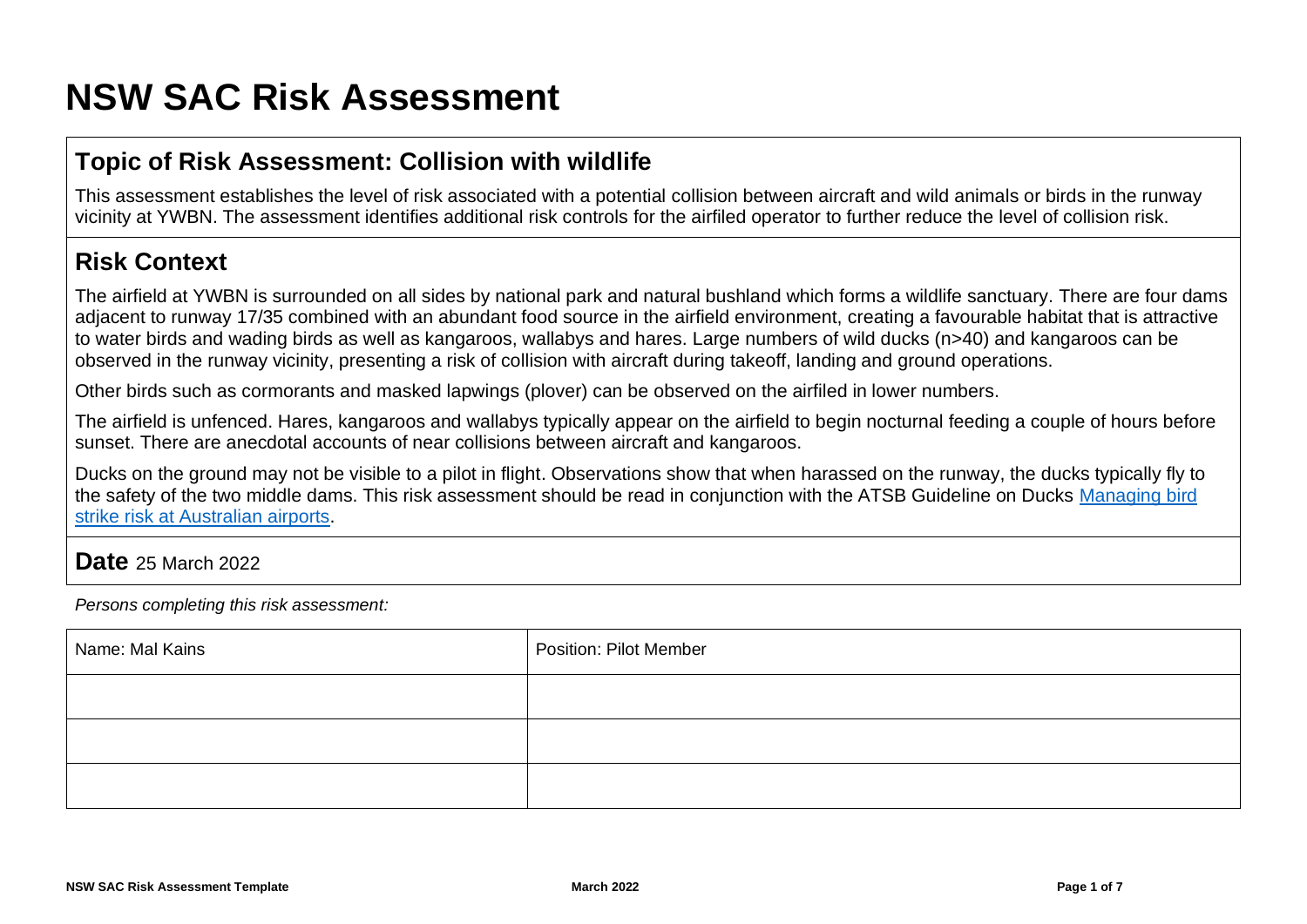# **Risk Assessment**

| 1                | $\overline{2}$                                                                                                                                                                                                                                                       | $\overline{\mathbf{3}}$ | $\overline{4}$ | 5                                     | 6                                                                                                                                                                                                                                | $\overline{7}$                         | 8                  | 9          | 10 <sub>1</sub>                       | 11                                                                                                                                                                                                                                                                                                                                                                                                                                                                                                                                                                                                                                                                                                                   |
|------------------|----------------------------------------------------------------------------------------------------------------------------------------------------------------------------------------------------------------------------------------------------------------------|-------------------------|----------------|---------------------------------------|----------------------------------------------------------------------------------------------------------------------------------------------------------------------------------------------------------------------------------|----------------------------------------|--------------------|------------|---------------------------------------|----------------------------------------------------------------------------------------------------------------------------------------------------------------------------------------------------------------------------------------------------------------------------------------------------------------------------------------------------------------------------------------------------------------------------------------------------------------------------------------------------------------------------------------------------------------------------------------------------------------------------------------------------------------------------------------------------------------------|
| <b>Risk Type</b> | <b>Risk Statement</b>                                                                                                                                                                                                                                                | <b>Consequence</b>      | Likelihood     | <b>Inherent</b><br><b>Risk Rating</b> | <b>Controls</b>                                                                                                                                                                                                                  | <b>Control</b><br><b>Effectiveness</b> | <b>Consequence</b> | Likelihood | <b>Residual</b><br><b>Risk Rating</b> | <b>Risk Treatment</b>                                                                                                                                                                                                                                                                                                                                                                                                                                                                                                                                                                                                                                                                                                |
| Safety           | When a large number of<br>ducks are present,<br>landing or departing<br>aircraft may collide with<br>multiple birds near the<br>runway, causing a<br>rejected takeoff, pilot<br>incapacitation or aircraft<br>damage that results in an<br>aircraft crash.           | Severe                  | Possible       | High                                  | • Warning to pilots<br>published in ERSA:<br>Animal and bird<br>hazard exists at all<br>times<br>• Warning to pilots<br>published in Country<br>Airstrip Guide:<br>Beware animals and<br>birds, including<br>kangaroos and ducks | Slightly<br>Effective                  | Severe             | Possible   | <b>High</b>                           | • Bird hazard warning signs<br>erected as required<br>• Pubslish an article on the<br>bird hazard in the club<br>magazine to raise<br>awareness among pilots.<br>• Develop an ongoing<br>wildlife management plan<br>consisting of active<br>management and habitat<br>modification, eg:<br>• to disperse ducks the<br>club should encourage<br>(non-lethal) harassment<br>of birds by people &<br>vehicles<br>to discourage ducks<br>٠<br>from the airfield<br>conduct a trial of swan,<br>owl and alligator<br>decoys in 2 middle<br>dams<br>conduct a trial of water<br>٠<br>spray systems to<br>disturb the surface of<br>the two middle dams<br>• if unsuccessful,<br>investigate netting of two<br>middle dams |
| Safety           | In the late afternoon or<br>early morning, landing<br>or departing aircraft may<br>collide with kangaroos,<br>wallabys or hares on the<br>runway, causing a<br>rejected takeoff, pilot<br>incapacitation or aircraft<br>damage that results in an<br>aircraft crash. | Severe                  | Possible       | High                                  | • As above                                                                                                                                                                                                                       |                                        | Severe             | Possible   | <b>High</b>                           | • Investigate the installation<br>of sloped 1.8m or electric<br>fencing in strategic<br>locations                                                                                                                                                                                                                                                                                                                                                                                                                                                                                                                                                                                                                    |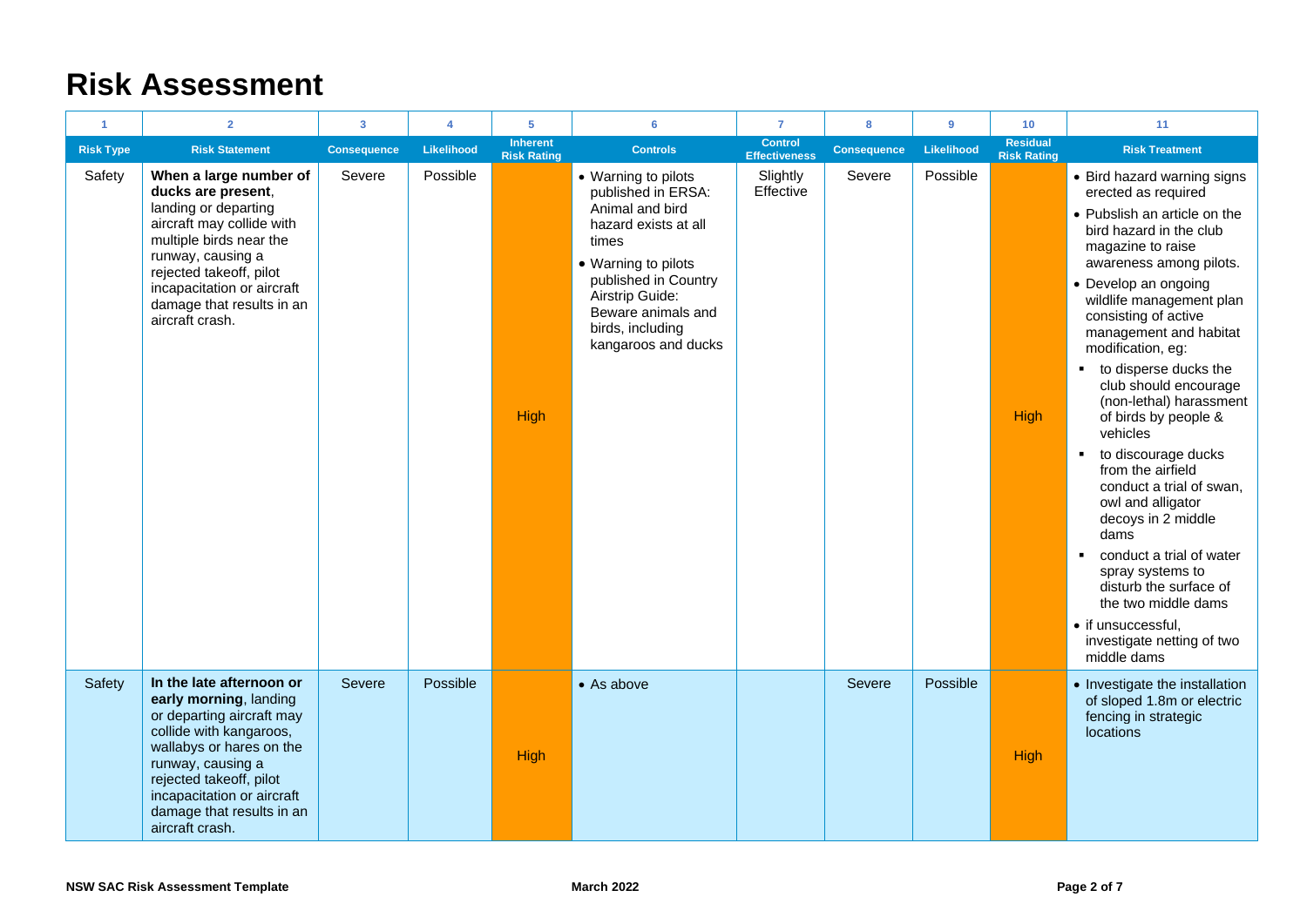|                  |                                                                                                                                                                     |                    |            |                                       |                                                |                                        |                        |          | 10                             |                       |
|------------------|---------------------------------------------------------------------------------------------------------------------------------------------------------------------|--------------------|------------|---------------------------------------|------------------------------------------------|----------------------------------------|------------------------|----------|--------------------------------|-----------------------|
| <b>Risk Type</b> | <b>Risk Statement</b>                                                                                                                                               | <b>Consequence</b> | Likelihood | <b>Inherent</b><br><b>Risk Rating</b> | <b>Controls</b>                                | <b>Control</b><br><b>Effectiveness</b> | Consequence Likelihood |          | Residual<br><b>Risk Rating</b> | <b>Risk Treatment</b> |
| Financial        | Wildlife may collide with a<br>taxiing aircraft causing a<br>prop strike or other<br>aircraft damage, resulting<br>in a liability claim against<br>the Association. | Major              | Unlikely   | <b>Medium</b>                         | • Club maintains public<br>liability insurance | Not<br>Effective                       | Major                  | Unlikely | <b>Medium</b>                  | As above              |

Note that the existing risk controls are 'adminstrative' in nature and are assessed as 'slightly' or 'not' effective. The existing controls therefore do not alter the consequence or likelihood of the risk and as a result there is currently no reduction between the inherent and residual level of risk.

The proposed risk treatments are intended to reduce the likelihood of the risk by discouraging the ducks from nesting at the airfield. If these treatments are successful the risk level could be reduced from high to medium.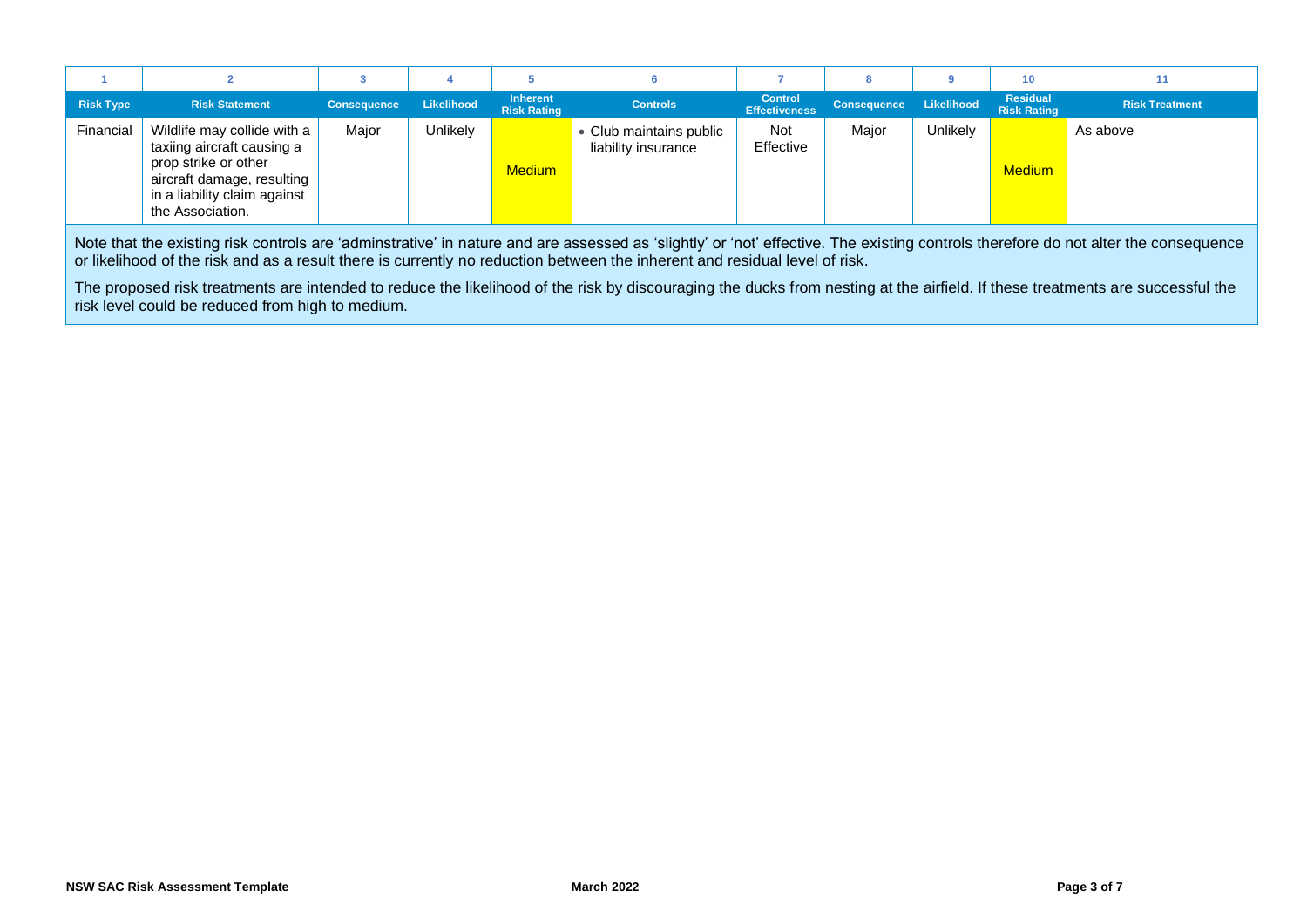



Estimate of the surface area of the two middle dams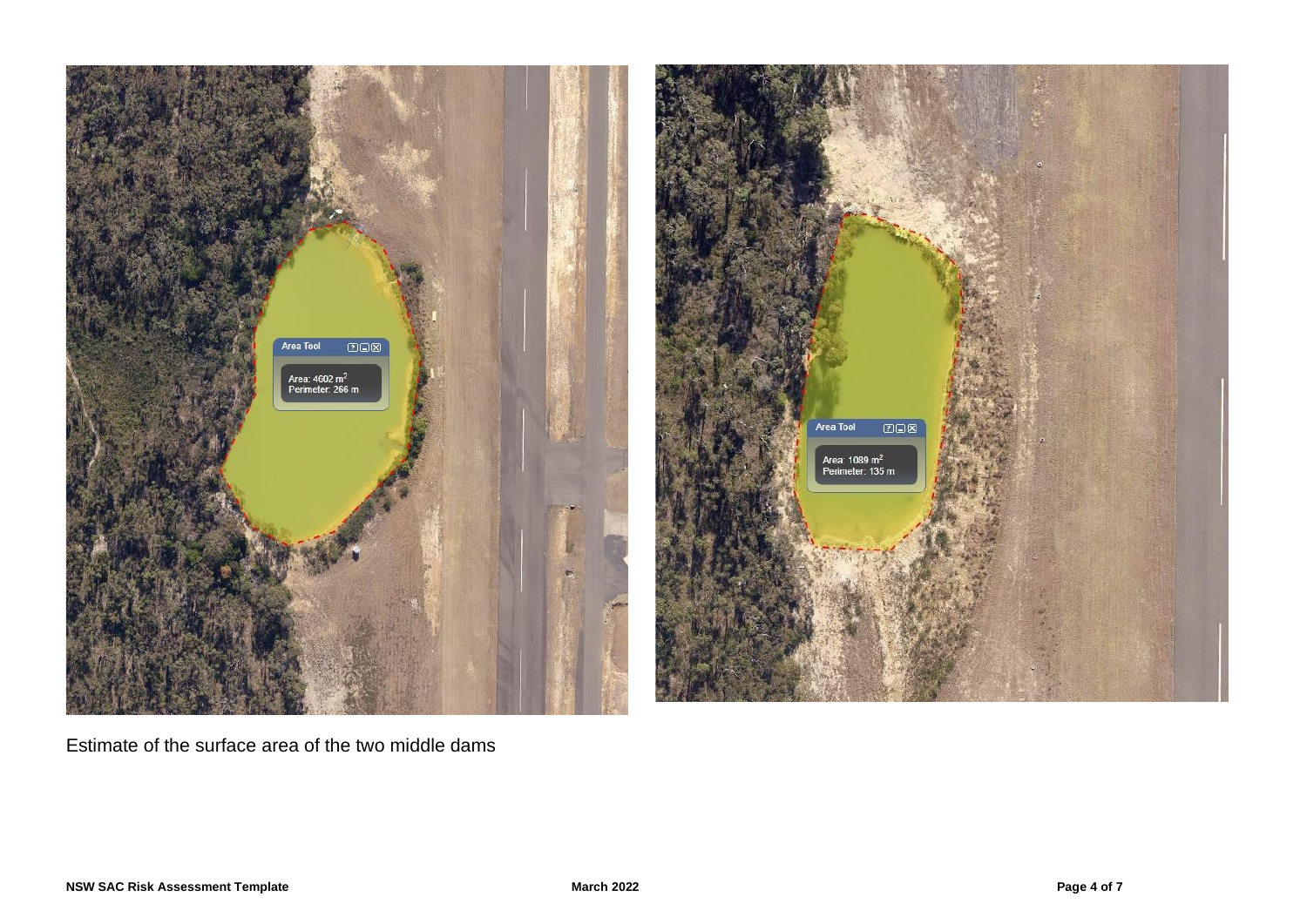# **Instructions**

The purpose of a risk assessment is to aid decision making and to demonstrate due diligence.

For each identified risk, complete the risk assessment template as follows:

#### **Risk Identification**

#### **1. Risk Type**

Categorise the type of risk from the following list:

- Strategic Financial Environmental
	-
	-
	- **Regulatory** Reputation Safety
- 
- Service Disruption
- 

#### **2. Risk Statement**

Provide a description of the risk in terms of what could happen and why it could happen.

#### **3. Consequence**

Refer to the relevant risk type within the Consequence Ratings Table to determine the worst credible consequence if the stated risk eventuates.

#### **4. Likelihood**

Refer to the Likelihood Ratings Table to determine the likelihood of the risk consequence eventuating.

#### **5. Inherent Risk Rating**

Refer to the Risk Rating Matrix to determine the inherent risk rating (i.e. uncontrolled level of risk) by finding the intersection between the identified consequence and likelihood ratings.

#### **Risk Mitigation**

#### **6. Controls**

Provide a description or list of the actions/controls that are in place to minimise or mitigate the risk stated in column 2.

#### **7. Control Effectiveness**

Refer to the Control Effectiveness table to rate the control(s).

#### **8. Consequence**

Taking the effect of the identified risk controls into account, re-evaluate the consequence rating.

#### **9. Likelihood**

Taking the effect of the identified risk controls into account, re-evaluate the likelihood rating.

#### **10. Residual Risk Rating**

Refer to the Risk Rating Matrix to re-calculate the level of risk with controls in place.

The Residual Risk Rating demonstrates the effectiveness of the risk controls. It also describes the effective operational level of risk.

#### **Risk Treatment**

#### **11. Additional Risk Controls**

Identify any additional risk controls that are considered necessary. Nominate the person responsible for actioning the control and the due date.

*Note: The hierarchy of risk controls should be taken into account to prioritise those controls that are more effective.*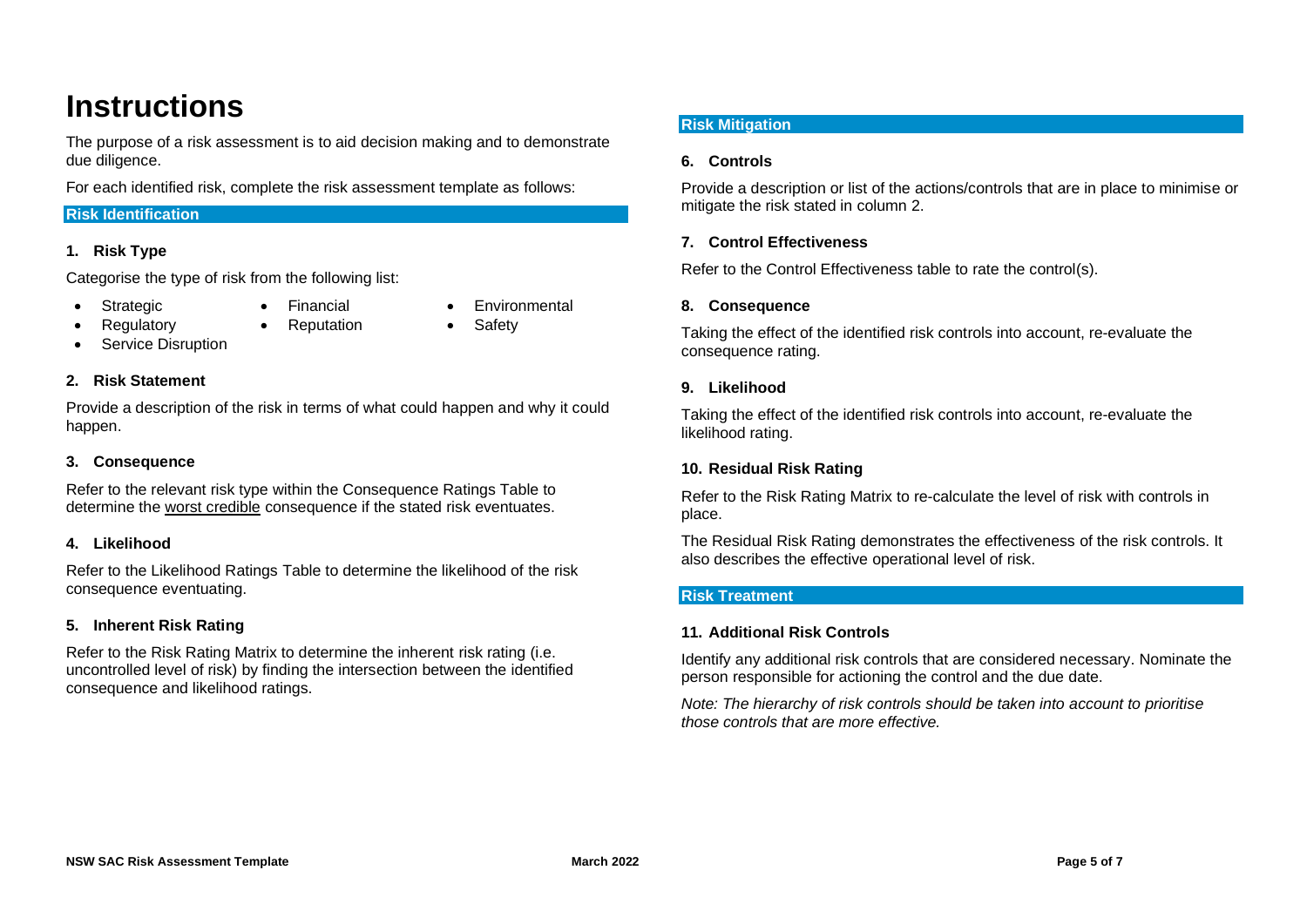|                           |                           | <b>Consequence Ratings Table</b>                                                                                                                     |
|---------------------------|---------------------------|------------------------------------------------------------------------------------------------------------------------------------------------------|
|                           | <b>Risk Type</b>          | <b>Consequence Definitions</b>                                                                                                                       |
| Severe                    | Strategic                 | Most objectives can no longer be achieved. Complete revision of long-term structure of the Association required.                                     |
|                           | Financial                 | > \$100,000 financial impact (one off) or > \$5,000 (recurrent)                                                                                      |
|                           | Environmental             | Very serious irreversible damage to environment and/or multiple sites or ecosystems, prosecution of the Association                                  |
|                           | Regulatory                | Significant breach leading to investigation by external agency resulting in successful prosecution of the Association                                |
|                           | Reputation                | Sustained negative national media coverage, total loss of stakeholder trust in the Association, damage to reputation that takes many years to repair |
| $\overline{\phantom{0}}$  | Safety                    | Loss of life or serious permanent injury, class action against the Association                                                                       |
|                           | <b>Service Disruption</b> | Inability of the airfield to operate for >4 weeks                                                                                                    |
|                           | Strategic                 | A number of significant club objectives can no longer be achieved.                                                                                   |
|                           | Financial                 | \$10,000 - \$100,000 financial impact (one off) or \$1,000 - \$5,000 (recurrent)                                                                     |
| Major                     | Environmental             | Significant long term impact on built & natural environment, investigation of the Association with adverse findings                                  |
|                           | Regulatory                | Major breach leading to Investigation by external agency resulting in negative findings, fines or penalties                                          |
| $\mathbf{\Omega}$         | Reputation                | Significant adverse media at state level, isolated loss of stakeholder trust, damage to rep. that takes many months to repair                        |
|                           | Safety                    | Injuries requiring major medical treatment                                                                                                           |
|                           | Service Disruption        | Inability of the airfield to operate for 2 to 4 weeks                                                                                                |
|                           | Strategic                 | Some important club objectives can no longer be achieved.                                                                                            |
|                           | Financial                 | \$1,000 - \$10,000 financial impact (one off) or \$500 - \$1,000 (recurrent)                                                                         |
|                           | Environmental             | Serious medium-term effects on built & natural environment from single incident (eg one off pollution spill)                                         |
| <b>Moderate</b>           | Regulatory                | Minor breach of legislation resulting in warnings, improvement notices etc.                                                                          |
|                           | Reputation                | Concerns from some key stakeholders, major local media coverage (short duration)                                                                     |
| ო                         | Safety                    | Injury requiring minor medical treatment                                                                                                             |
|                           | Service Disruption        | Inability of the airfield to operate for 3 days to 2 weeks                                                                                           |
|                           | Strategic                 | Some reprioritisation of resources to enable the clubs objectives to be achieved.                                                                    |
|                           | Financial                 | \$500 - \$1,000 financial impact (one off) or \$100 - \$500 (recurrent)                                                                              |
| Minor                     | Environmental             | Short term effects on built & natural environment, damage to a single property or parcel of land                                                     |
|                           | Regulatory                | Investigation finding technical breach of legislation                                                                                                |
| $\blacktriangleleft$      | Reputation                | Heightened concerns from individual stakeholders, some short-term media concern                                                                      |
|                           | Safety                    | Minor injuries or illness from normal activities treated by first aid                                                                                |
|                           | Service Disruption        | Inability of the airfield to operate for 1 to 3 days                                                                                                 |
|                           | Strategic                 | Little or no impact on the clubs objectives.                                                                                                         |
| $\overline{\mathfrak{a}}$ | Financial                 | < \$500 financial impact (one off) or <\$100 (recurrent)                                                                                             |
| Minima                    | Environmental             | Minor effects on built & natural environment, breach of guidelines, perception of damage                                                             |
|                           | Regulatory                | Minor non-compliance not resulting in any action                                                                                                     |
|                           | Reputation                | One off insignificant adverse local media or complaint                                                                                               |
| 5                         | Safety                    | Incident and/or 'near-miss' with low potential for harm                                                                                              |
|                           | <b>Service Disruption</b> | Usual scheduled interruptions, unscheduled interruptions for less than 1 day                                                                         |